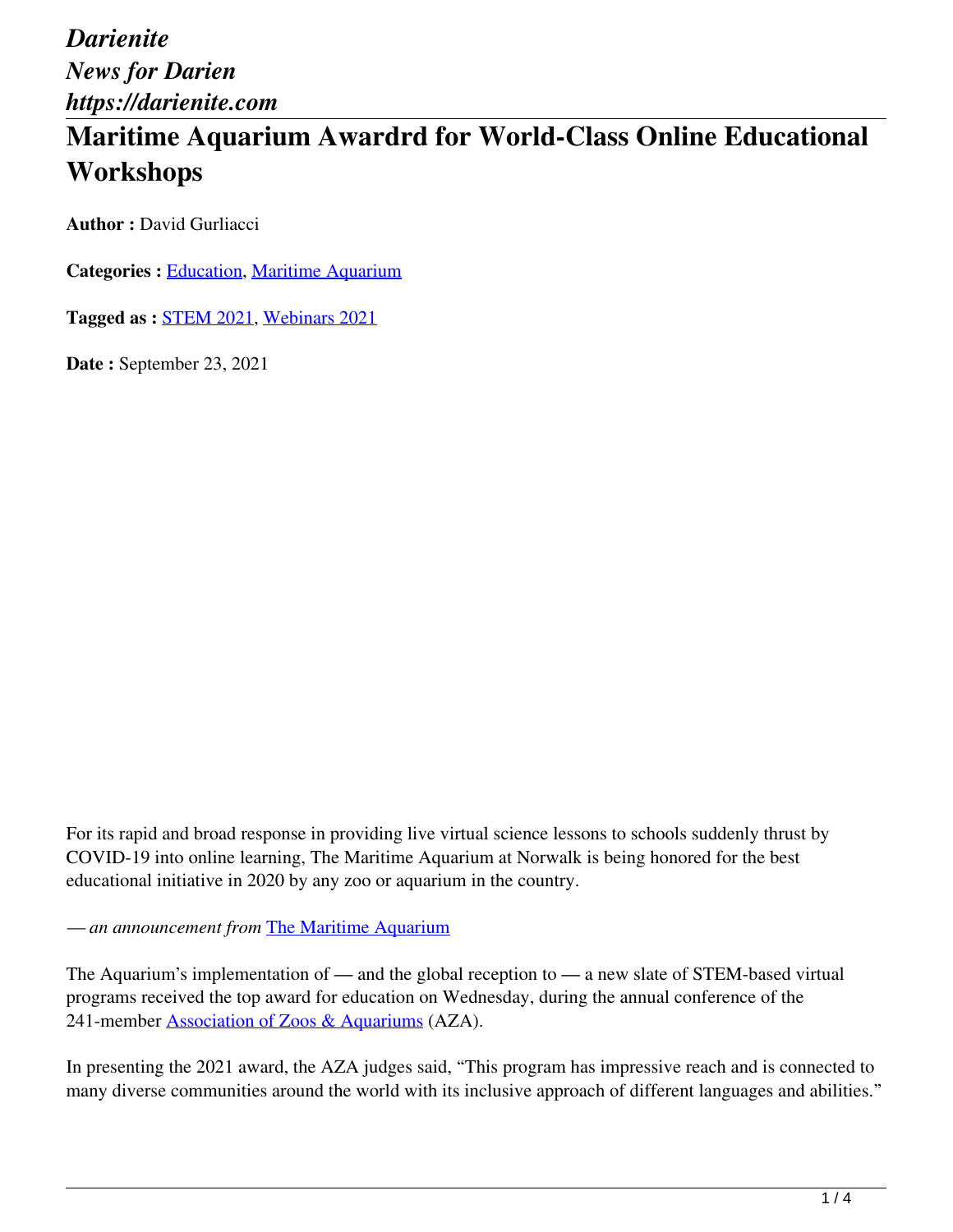Since the pandemic hit in spring 2020, The Maritime Aquarium has live-streamed standards-fulfilling lessons on animals, conservation, habitats and other marine-science topics to more than 38,000 students and individuals in 44 states and on five continents — North and South America, Europe, Asia and Africa.

"This national award confirms the quality of our programs," said Aquarium President Jason Patlis.

Tom Naiman, the Aquarium's vice president of education, said it's significant that this is the first time the AZA has presented a top education award for a virtual program.

"The educational reach of zoos and aquariums is extending far beyond their physical walls, and far beyond what had been the traditional limits in the relationship to their audiences," Naiman said.

"At a time last spring when students, teachers and parents were desperately in need of science content and educational structure, zoos and aquariums provided it," he said. "And The Maritime Aquarium especially fulfilled this vital need quickly, broadly and effectively."

#### **What Helped the Aquarium Do It**

Naiman attributed the success of the Aquarium's virtual programs to several factors, including:

—**how quickly** the Aquarium was able to adapt its regular "in-person" educational presentations into virtual offerings;

—that the programs always are **presented live** by two educators with the opportunity for student interaction (as opposed to pre-recorded programs offered by many other institutions); and

—the **high quality** of the content, which leads to repeat registrations and positive "word of mouth."

#### **The Education Program Is Sticking Around**

The Maritime Aquarium's Education team works closely with schools throughout Connecticut and New York, providing (in a normal year) STEM-education experiences to some 80,000 students a year.

With the 2021-22 school year now under way but schools still under COVID restrictions, the Aquarium's current slate of educational programs is available **here**.

Naiman said the online programs will remain part of the Aquarium's educational offerings beyond the pandemic. Among the reasons, he said, are they're more affordable for schools, and they allow the Aquarium to provide access to aspects of animal husbandry that are impossible to show to a large class of students inperson.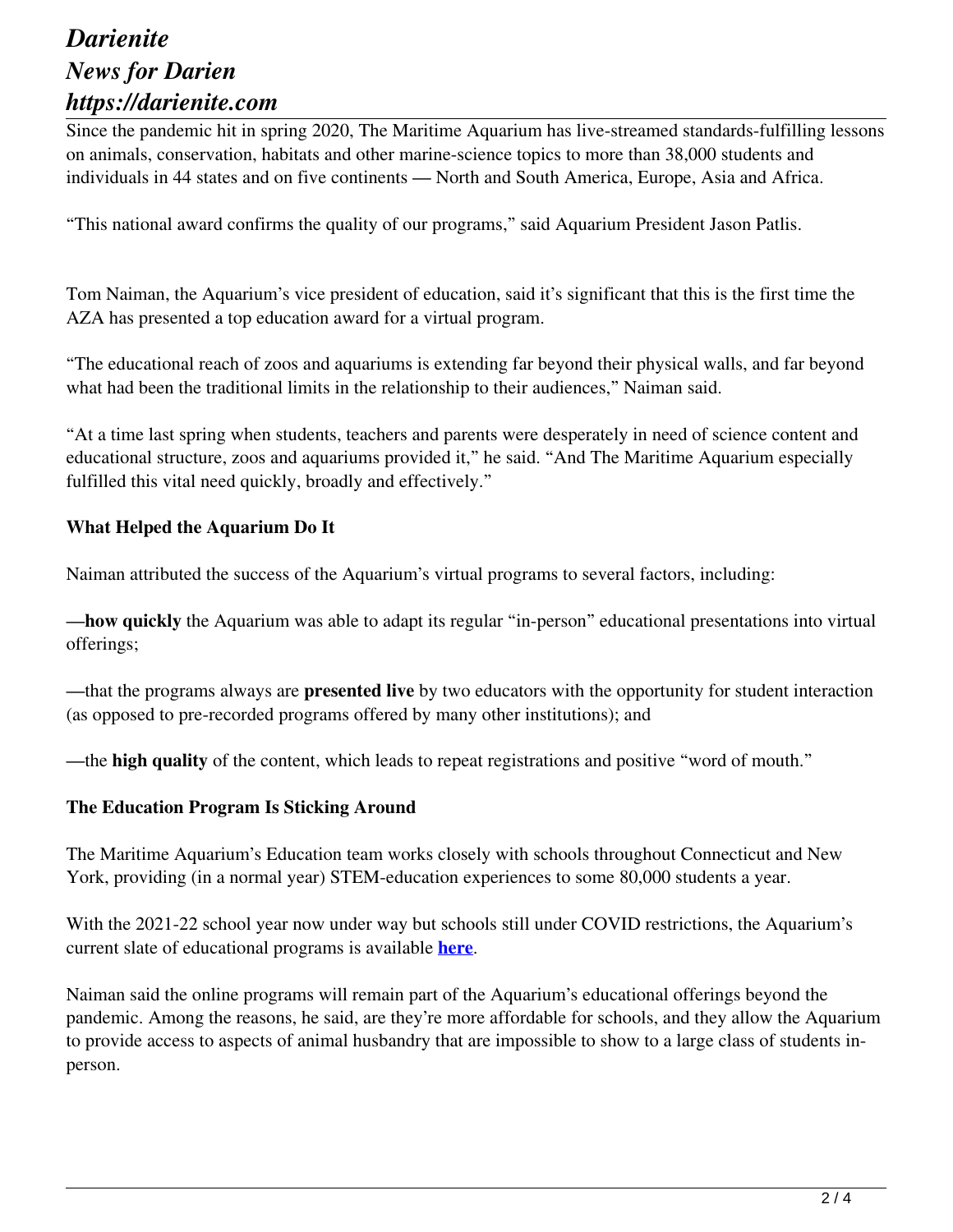Similarly, the Aquarium will continue to offer occasional live virtual programs for families and individuals. See the offerings and sign up here.

### **Pandemic Hits, Aquarium Transforms**

"The pandemic has profoundly impacted all aspects of our lives, but none more so than those of our children and students, who have lost 18 months of critically important in-person education experiences," said Patlis, the Aquarium president.

When the Norwalk Public Schools were forced to close because of COVID last year, the Aquarium reacted quickly to support teachers thrust unprepared into distance-learning lessons.

After meeting with NPS officials on March 13, 2020 — the day that both the Aquarium and the city schools closed — the Aquarium education team adapted 10 pilot programs and had them ready to be incorporated into teachers' online curricula by March 23.

"The Maritime Aquarium moved literally overnight to stand up an entirely new paradigm of interactive virtual learning, and to fill the void left by the sudden closure of schools across the nation," Patlis said.

As schools everywhere closed, word quickly spread about the Aquarium's live virtual offerings, which eventually expanded to 23 standards-based K-12 programs and to also include regular presentations for the public, programs in Spanish, two weeklong sessions of a virtual summer camp, programs with American Sign Language translation, and programs adapted for students with autism and Down's syndrome.

"The positive response of teachers, parents and students confirmed the value of our programs," Patlis said.

The feat was initiated even as The Maritime Aquarium itself was challenged by pandemic-related closures and restrictions.

With the Aquarium closed to all but essential staff from March 13 to June 20, 2020, programs at first were presented by Aquarium educators live from their homes, supplemented by videos of seals, sharks and other animals filmed by members of the Animal Husbandry department.

When the Aquarium reopened on June 20, the virtual programs became streamed from a dedicated classroom "broadcast" space in the Aquarium, with live feeds from in front of animal exhibits and behind the scenes.

By June 2021, The Maritime Aquarium had presented 1,644 virtual programs to schools, reaching 27,344 students, as well as family virtual programs to another 11,343 viewers. Schools and individuals have joined in from as far away as Turkey, Indonesia, Brazil, India, Nigeria and South Korea.

#### **In Six Years, Five Awards for the Aquarium**